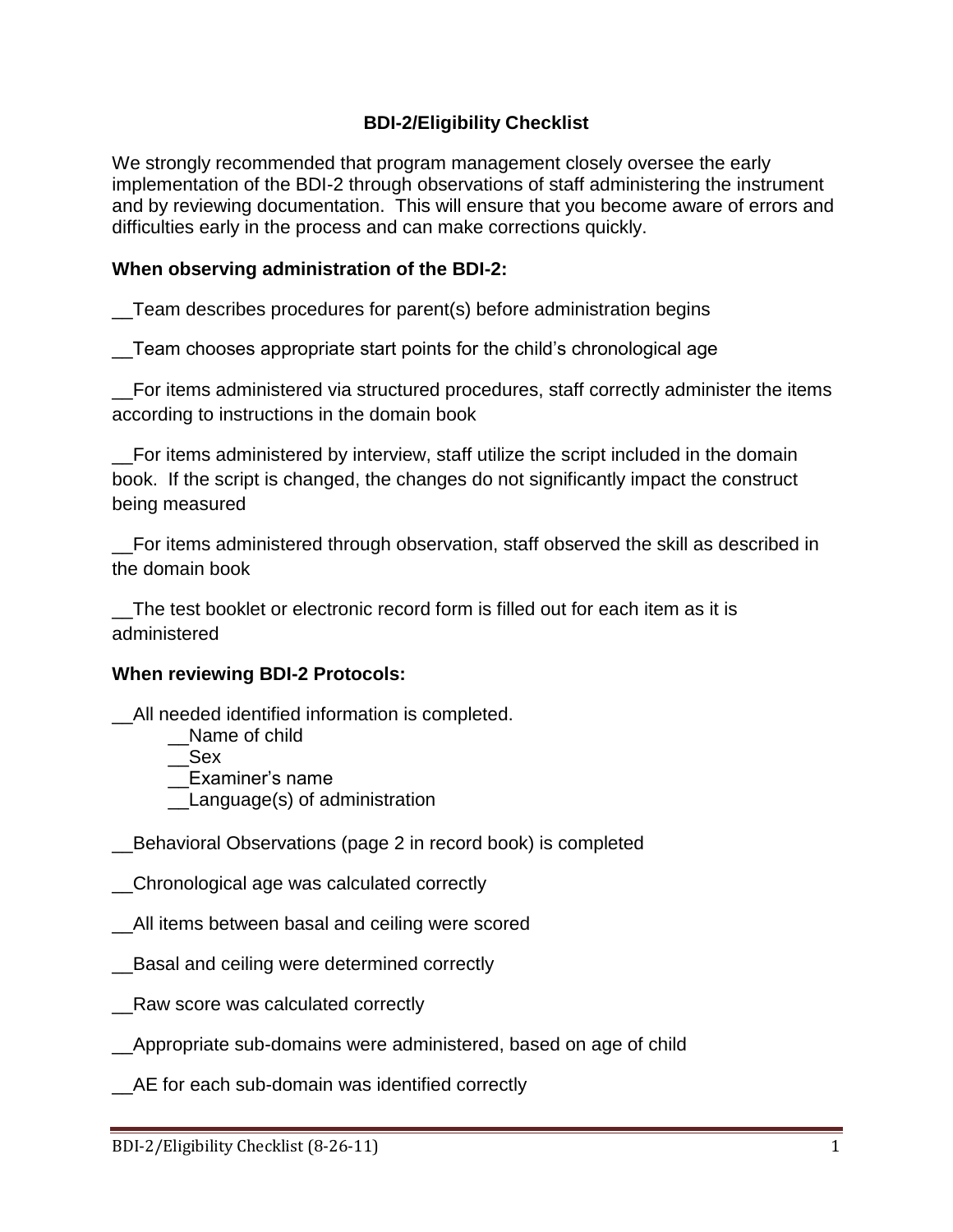## **When reviewing the Eligibility Statement:**

\_\_Type of Eligibility (Medical Diagnosis, AI/VI or Developmental Delay) is identified with all blanks in that section completed

\_\_There is documentation to support the Type of Eligibility

# *For Developmental Delay (According to the BDI-2)*

\_\_ Adjusted age was calculated correctly if applicable

\_\_AEs for domains were calculated correctly

\_\_Percent of delay was calculated correctly

\_\_If child was enrolled for initial eligibility; delay was at least 25% (or at least 33% for expressive communication). Child had at least a 15% delay in any one area for continued eligibility.

# *For Qualitative Determination of Delay*

\_\_BDI-2 was administered and scored correctly (according to checklist items above)

\_\_There is documentation of why the team determined that the BDI-2 was not a valid measure of the child's skills

\_\_Appropriate HELP Strands were administered for the child's area of concern (only the ones indicated on the eligibility statement page 2 were administered)

\_\_HELP Strands were scored correctly according to the Inside HELP

\_\_AE for each sub-strand represents the high end of the age range on the HELP

\_\_Domain AEs were calculated correctly

\_\_Percent of delay was calculated correctly and recorded on pages 1 and 2 of the Eligibility Statement

\_\_LPHA with expertise in the area of concern was on the team

## *For Dual Language Learners or Non-English Speakers (when the team questions BDI-2 results*

\_\_There is documentation of team concerns about the validity of the BDI-2 score

\_\_The PLS is completed or the SLP has fully documented her observations and conclusions.